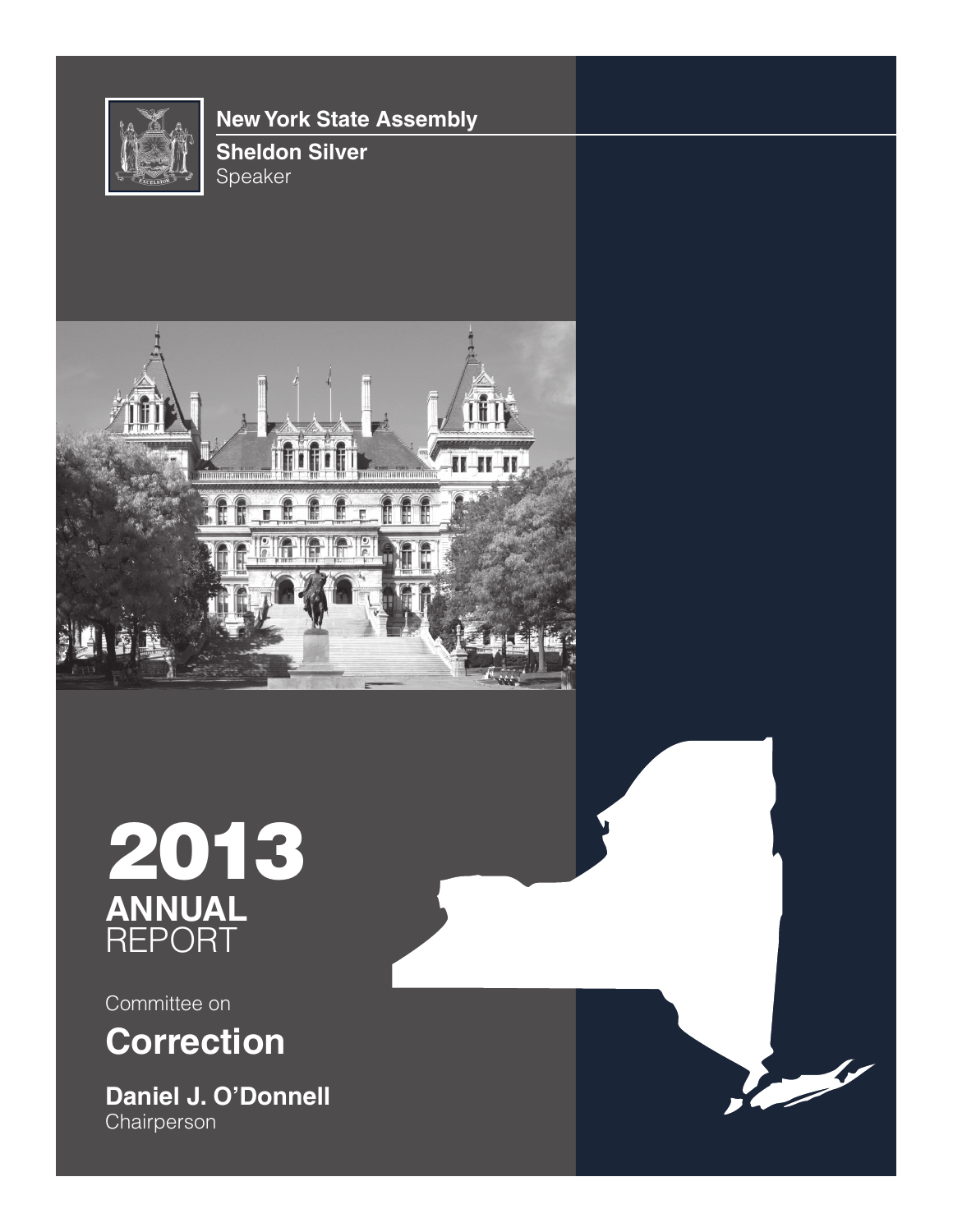

DANIEL O'DONNELL Member of Assembly 69<sup>th</sup> Assembly District

# THE ASSEMBLY **STATE OF NEW YORK ALBANY**

CHAIR Committee on Correction Codes Subcommittee on Criminal Procedure

**COMMITTEES** Codes Education Environmental Conservation Judiciarv Tourism, Parks, Arts and Sports Development

December 15, 2013

The Honorable Sheldon Silver Speaker of the Assembly Capitol, Room 346 Albany, NY 12248

Dear Speaker Silver,

As Chairman of the Assembly Standing Committee on Correction, I am pleased to present to you the Annual Report for the 2013 Legislative Session.

The Annual Report continues the longstanding practice of highlighting the work of the Committee on Correction, as well as reviewing major aspects of state and local corrections by providing budgetary, workload and population data.

I would like to take this opportunity to acknowledge the hard work of the members of the Committee on Correction and all of the members of the Assembly for their continued commitment to the work of the Committee and to progressive corrections legislation. As always, your continued support is deeply appreciated.

Very truly yours,

Daniel J. O'Donnell Chairperson Standing Committee on Correction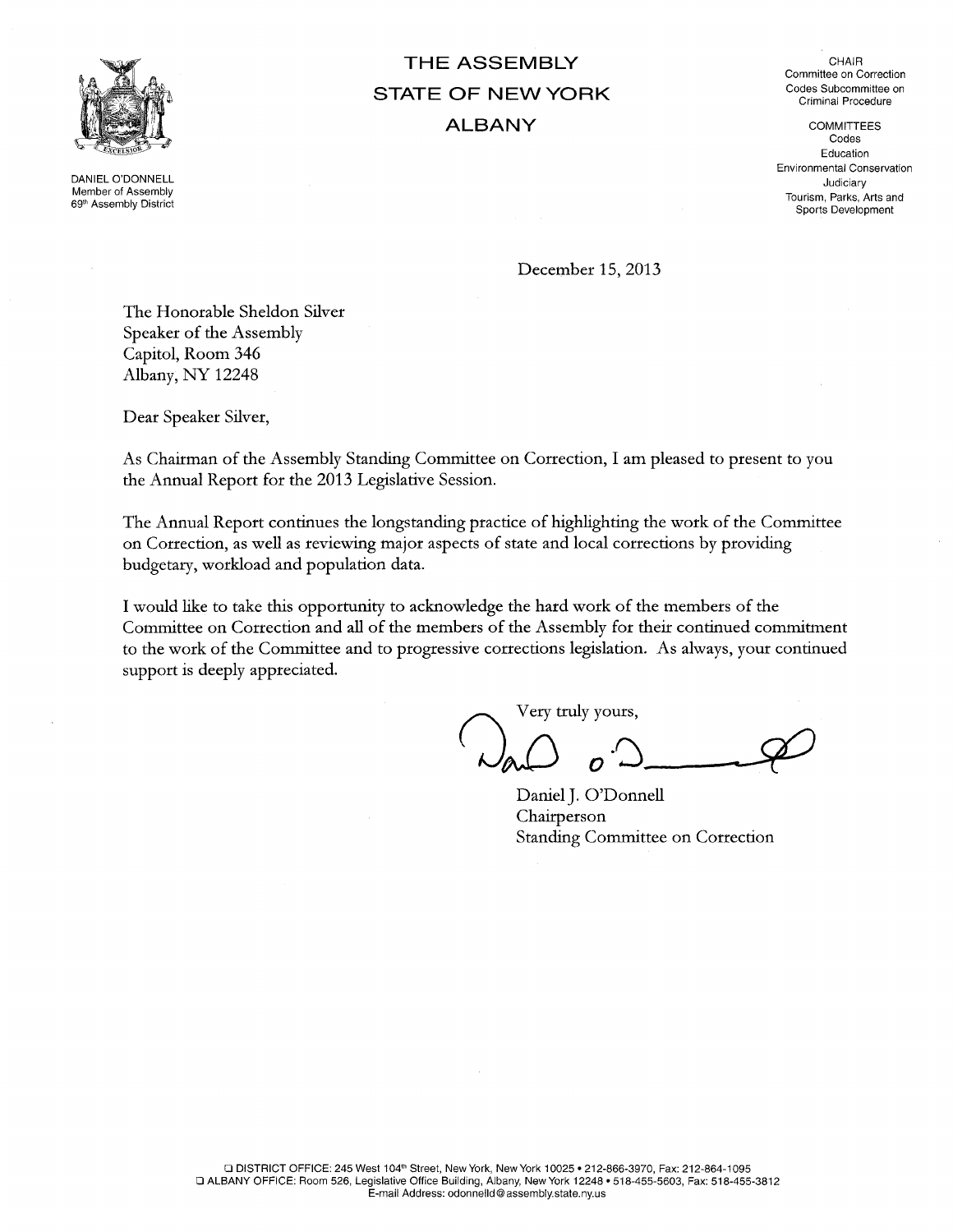# 2013 ANNUAL REPORT

# STANDING COMMITTEE ON CORRECTION

# Daniel J. O'Donnell, Chair

### Committee Members

# **Majority**

William Colton Alan N. Maisel Felix Ortiz Gabriela Rosa Nily Rozic Luis Sepulveda Eric A. Stevenson Harvey Weisenberg Keith L.T. Wright

#### **Minority**

Joseph M. Giglio, Ranking Janet L. Duprey Gary Finch

### **Staff**

Daniel Salvin, Assistant Secretary for Program and Policy Dianna M. Goodwin, Associate Counsel Tana Agostini, Analyst Cheryl Myers, Committee Clerk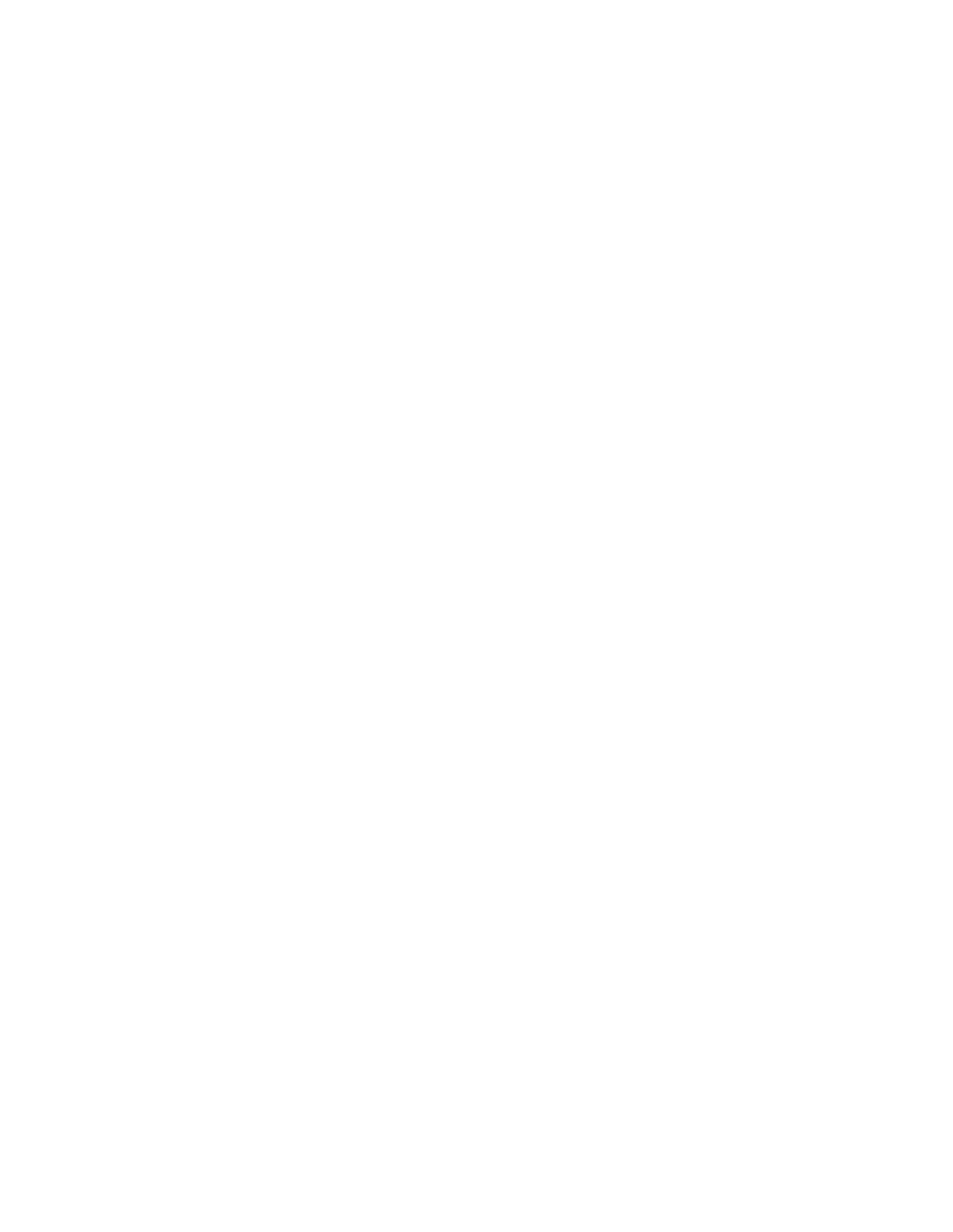# **TABLE OF CONTENTS**

| III. STATE BUDGET IMPACT ON CORRECTIONAL AGENCIES 4                      |  |
|--------------------------------------------------------------------------|--|
|                                                                          |  |
|                                                                          |  |
|                                                                          |  |
|                                                                          |  |
|                                                                          |  |
| A. Significant Legislation Advanced by the Correction Committee in 20137 |  |
|                                                                          |  |
|                                                                          |  |
|                                                                          |  |
|                                                                          |  |
|                                                                          |  |
|                                                                          |  |
|                                                                          |  |
|                                                                          |  |
|                                                                          |  |
|                                                                          |  |
|                                                                          |  |

|--|--|--|--|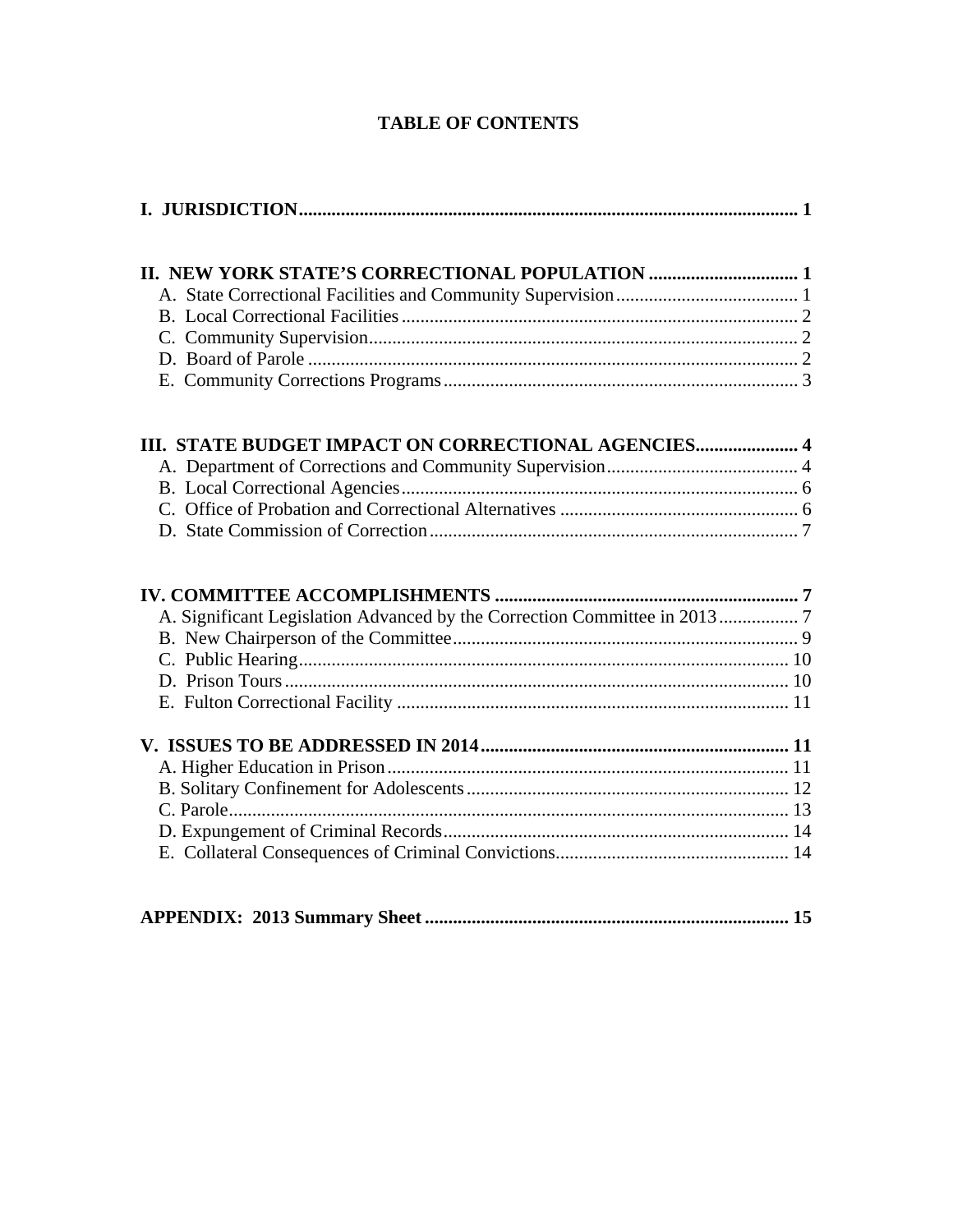### **I. JURISDICTION**

The Assembly Committee on Correction has jurisdiction over legislation affecting all aspects of the operations of both state and local correctional facilities. This responsibility includes 58 state correctional facilities and 62 local correctional systems, including all local jails and police lockups operated by municipalities across New York State. New York's correctional system is the third largest in the nation with approximately 84,000 inmates housed in state and local facilities and employing more than 40,000 correctional personnel.

The Committee on Correction works closely with other committees of the Assembly, including the Committees on Alcoholism and Drug Abuse, Codes, Health, and Mental Health, regarding issues that affect correction staff and inmates. Public hearings held by the Committee on Correction and other committees are reviewed in Section IV.

### **II. NEW YORK STATE'S CORRECTIONAL POPULATION**

### **A. State Correctional Facilities and Community Supervision**

As of December 1, 2013, the prison population of the Department of Corrections and Community Supervision (DOCCS) was 52,748. This represents a 2.5% decrease in the prison population from 2012 and an overall population decline of 26% since the peak of 71,538 in 1999. The under-custody population is 49.3% African American, 24.0% Hispanic, and 23.9% white as of November 1, 2013. The number of state-ready inmates (inmates held in a local correctional facility waiting transfer to state prison) as of November 1, 2013 was 725 including 24 parolees. It should be noted that although not recognized as part of the prison population, the Willard Drug Treatment Campus typically confines an average population of between 700 and 900 inmates. Willard counted for an additional 705 persons on December 1, 2013. The three-month length of stay for Willard inmates in 2013 resulted in an annual population of approximately 2,431. Additionally, there were 850 persons under Community Supervision diverted to a residential treatment facility operated by the Department of Corrections and Community Supervision as of December 1, 2013.

There were 19,533 inmate admissions to state correctional facilities from January 1, 2013 through October 31, 2013, and 2,291 parolee admissions in that same time. New court commitments for this period were 11,481 including 451 judicially sanctioned admissions to DOCCS' facilities. Returned parole violators and conditional release revocations were 7,737 including 1,622 violators who were admitted into DOCCS-operated alternative-toincarceration programs, some of which are 45 day or 90 day drug treatment programs. These alternative-to-incarceration programs are often referred to as Alt 45 and Alt 90 programs, and are located in Edgecombe Correctional Facility and Willard Correctional Facility. Additionally, two other specialized parole diversion programs (PDP) are located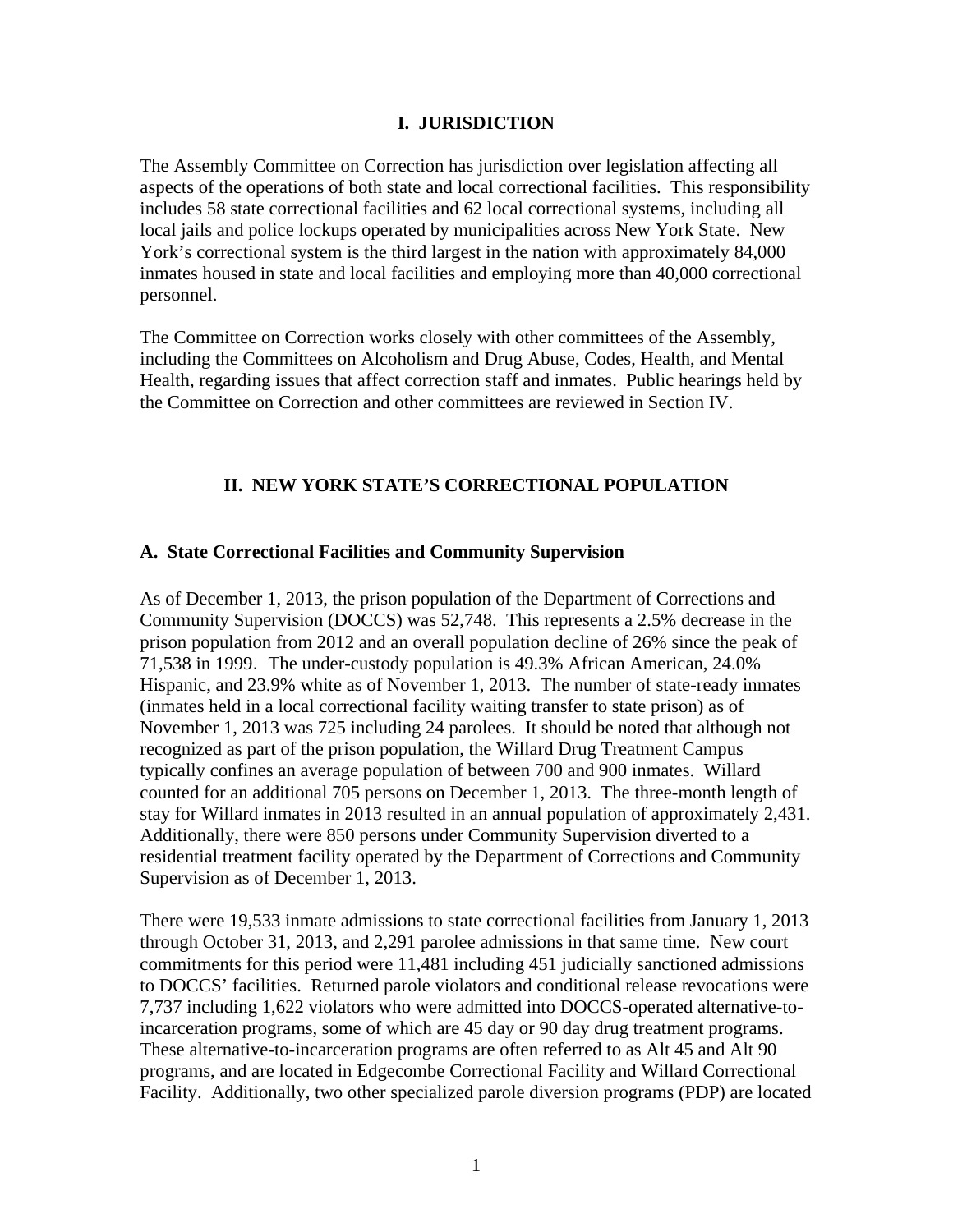in Orleans Correctional Facility and Hudson Correctional Facility. While the location of some of these DOCCS-operated alternative-to-incarceration programs may be in current or former correctional facilities, the parolees who are diverted to these programs and successfully complete them are released without a parole revocation violation on their record. 1,167 parolees returned for new felony offenses are included in the total new court commitments.

#### **B. Local Correctional Facilities**

The total under-custody population among local correctional facilities as of the end of the fiscal year 2013 was 28,130. For the City of New York, there were 11,546 inmates under custody while county correctional facilities outside of the City of New York had an under-custody population of 16,584 at that time. These populations are in line with last year's populations.

#### **C. Community Supervision**

After the merger of the Division of Parole and the Department of Correctional Services in 2010, DOCCS became the sole agency responsible for the supervision of all persons under custody or released from the state correctional facilities and subject to a term of parole or post-release supervision. This responsibility includes efforts to ensure successful, law-obedient adjustment to community living and help with drug treatment, job training, job placement and other services to enhance the likelihood of a selfsufficient and crime-free lifestyle. DOCCS staff is also responsible for identifying violations of parole conditions which may result in the use of corrective measures, including revision of parole conditions and, in some cases, parole revocation. According to DOCCS, as of November 1, 2013, there were 36,548 persons in New York State under parole supervision, which are 64 fewer than there were at the same time last year.

#### **D. Board of Parole**

The Board of Parole (Board) reviews all parole eligible prison inmates and either denies or approves release on parole. In spite of the general decline in crime and recidivism, data received from the Board of Parole shows that in the last four quarters beginning October 1, 2012, and ending September 30, 2013, initial Board interview releases dropped to an average of 15%. This is down from 19% in 2011-2012 SFY and 18% in the 2010-11 SFY. Persons subsequently appearing before the Parole Board after initially being denied were granted parole release at a rate ranging from 16.8% to 20.4% during this same four quarter period. Subsequent appearances were also down from 21% in the 2011-2012 SFY which was down from 36% in the 2010-2011 SFY. Inmates interviewed for release as a result of merit time credit, limited credit time allowance, deportation and Shock all have better rates of release.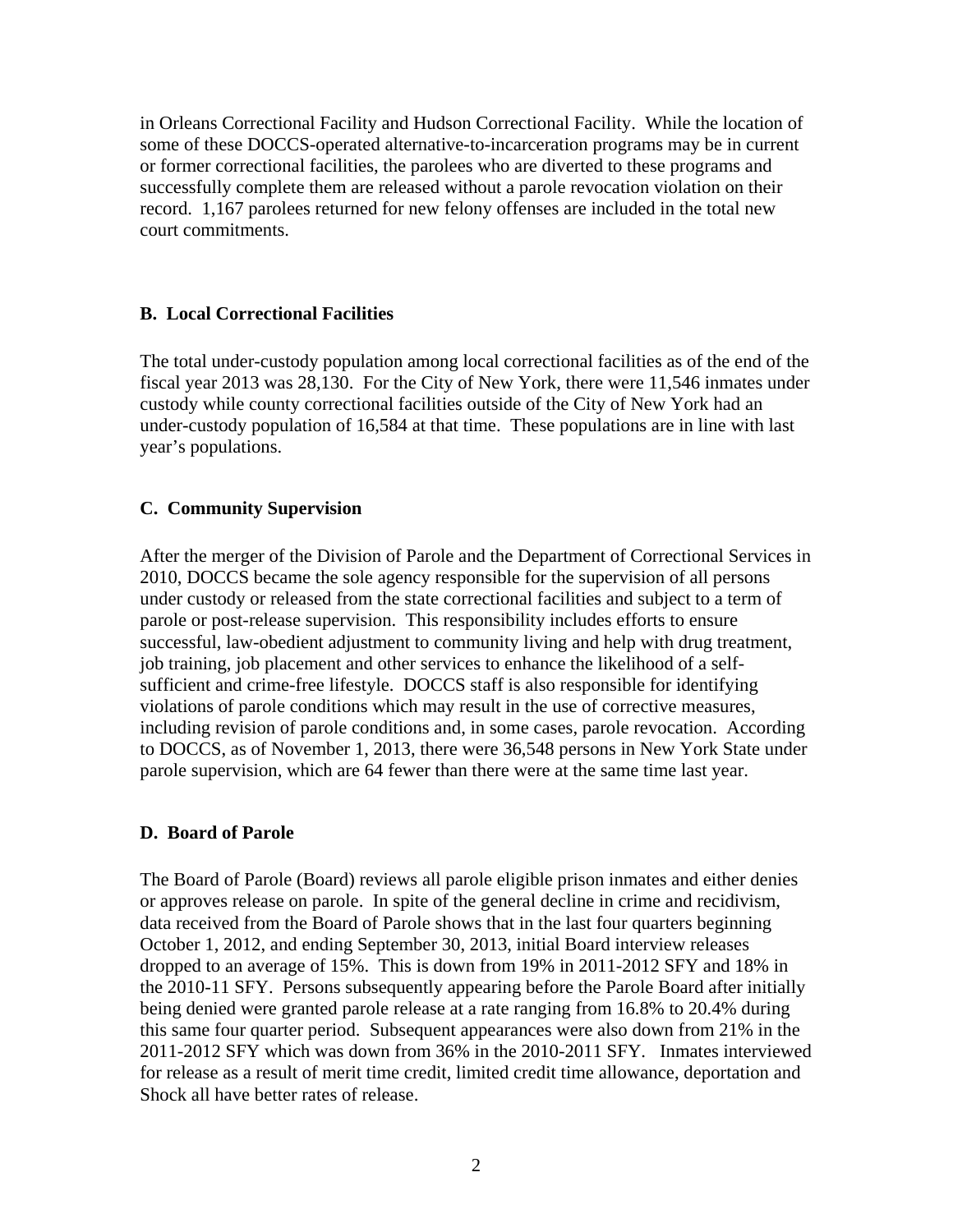The number of non-administrative release interviews conducted by the Board between January 1 and October 31, 2013 was 10,922 overall. Non-administrative release interviews are those interviews conducted in person, including interviews conducted by video teleconference. Administrative releases by DOCCS are forwarded to the Board of Parole in order to set conditions of release. Non-Administrative release rates during the first ten months of 2013 were 20% for initial interviews and 18% for reappearance interviews. Specific category of crime release rates include 19% for A1 violent offenders, 9% for statutorily defined violent felony offenders, 18% for drug offenders, 14% for other coercive offenders, 27% for major property offenders and 21% for youthful and juvenile offenders.

The Board of Parole also reviews parole violation cases and either revokes parole or restores parolees to supervision, often with revised conditions. Through October 31, 2013, 8,929 parolees were ordered returned to DOCCS, including 1,167 who were returned for a new felony conviction and 7,762 returned for a technical rule violation, which includes those who were returned to an Alt-90 and Alt-45 program.

### **E. Community Corrections Programs**

According to data obtained from the Office of Probation and Correctional Alternatives (OPCA), which is housed in the Division of Criminal Justice Services (DCJS), at the end of the 2012-2013 SFY, there were 113,251 adults under probation supervision across New York State. This is more than 4,300 fewer than last year at this time. The adult probation population includes 56,122 felony probationers and 55,529 misdemeanor probationers, an even reduction of more than two thousand fewer probationers in each category. In addition, local probation departments supervise youth placed under supervision by the family court, which includes approximately 3,594 juvenile delinquency cases, and 901 persons in need of supervision (PINS) cases in this last fiscal year.

Probation departments are also called upon to investigate and prepare pre-sentence reports based upon those investigations. Each year, probation departments conduct more than 60,600 investigations for both felony and misdemeanor cases.

Additionally, OPCA funds and oversees a variety of alternatives to incarceration programs. These programs are arranged into five programmatic categories: pretrial services, defender-based advocacy, Treatment Alternatives to Street Crime (TASC) and treatment programs, specialized programs and community service sentencing programs. These programs are briefly described below:

1. Pretrial service programs interview defendants, evaluate community ties and assess the likelihood of appearance in court. This information is made available to the court and has proven to be a useful aid in making bail decisions.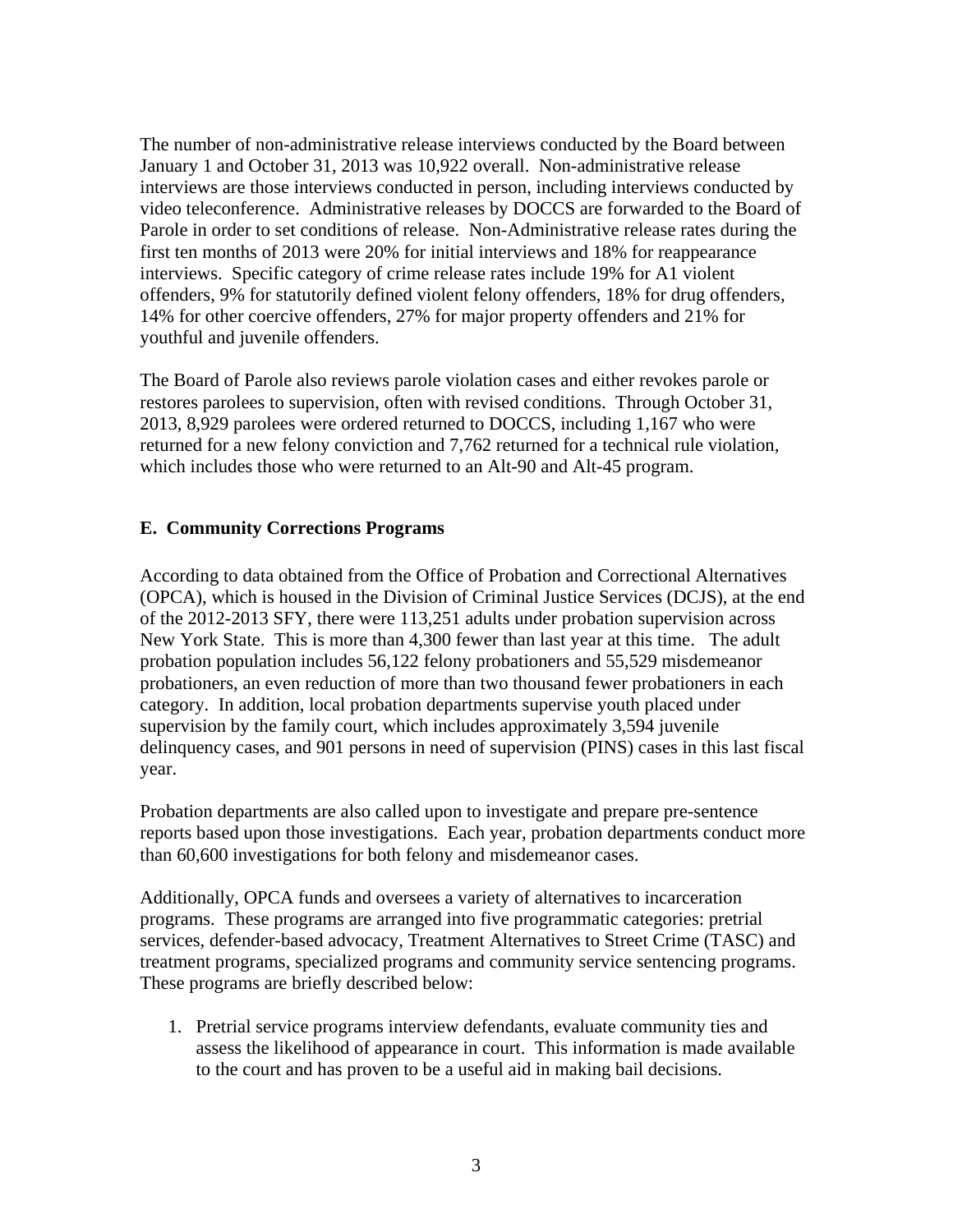- 2. Defender-based advocacy programs evaluate defendants' needs for services such as drug treatment, family counseling, etc., prepare alternative sentencing plans, and aid defense attorneys in representing their clients.
- 3. TASC programs evaluate defendants with substance abuse histories, develop treatment plans, assist in placing defendants in treatment programs and monitor treatment performance.
- 4. Specialized drug and alcohol treatment services evaluate defendants with substance abuse histories and place defendants in treatment programs ordered by the courts as alternatives to incarceration. These programs may also treat defendants.
- 5. Community service sentencing programs arrange for community-based work sites, place defendants in community service work and monitor compliance with court-ordered community service.

### **III. STATE BUDGET IMPACT ON CORRECTIONAL AGENCIES**

The SFY 2013-14 Budget for DOCCS appropriates \$2,792,379,000 in state operations funding, which is an almost \$300 million, or 10.7%, decrease in state operations funding from the budget for the prior year. It is important to note that the DOCCS budget represents funding for the operation of state correctional facilities as well as community supervision and the Board of Parole. Included within the DOCCS budget is \$140.3 million for the supervision of persons released to parole and post release supervision and \$6.1 million to support the functions of the Board of Parole. The Department possesses the largest state operations budget of any state agency and the average cost to house an inmate is now approximately \$46,000 per year. The SFY 2013-2014 budget also includes \$31.17 million dollars in Aid to Localities funding, which includes funding for increased use of Medicaid reimbursement for inmate health services. The budget has benefited from savings associated with the recent prison closures.

### **A. Department of Corrections and Community Supervision**

As part of the SFY 2013-2014 Budget, the Department closed two women's correctional facilities, one medium and one minimum security prison – Bayview Correctional Facility in Manhattan and Beacon Correctional Facility in Duchess County. The closure of these facilities resulted in the elimination of 430 beds from operation and a savings of \$18.7 million in SFY 2013-14 and is projected to save \$62.1 million in SFY 2014-15. The justification for prisons closures is the continued decline of the prison population to new historic lows. Prior to the recent closures in 2012 and 2013, the system maintained nearly 8,000 empty prison beds and currently houses 15,000 fewer inmates than in 2000 – a greater than 20 percent decline. In spite of the closure of some medium and minimum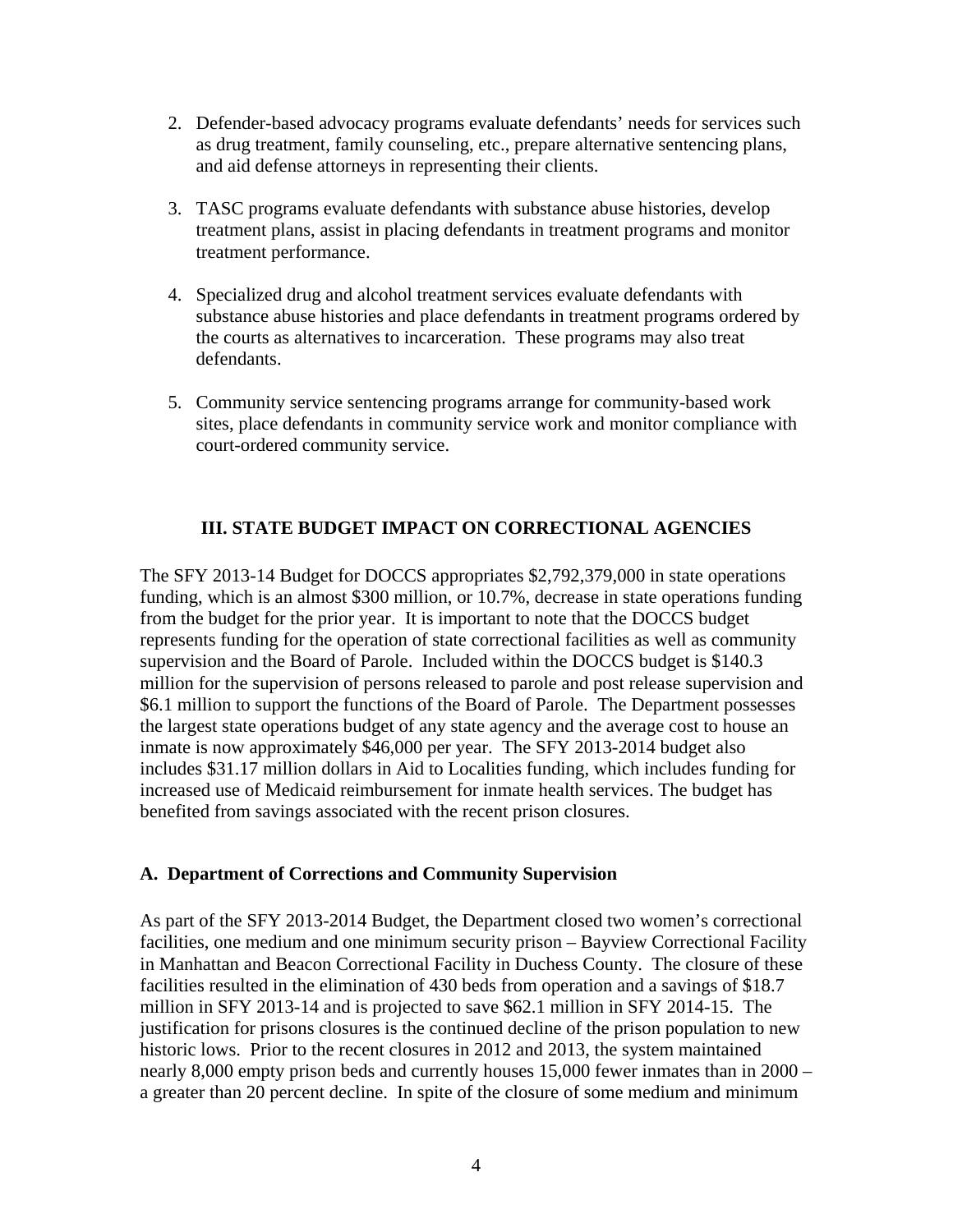correctional facilities in the past few years, excess capacity is still significant. The Department continues to maintain over five thousand vacant beds throughout the prison system.

In order to effectuate the closures and realize the savings in SFY 2013-2014, the budget included a one-time exception to the requirement of Correction Law §79-a that twelve months' notice be provided for the closure of any state correctional facility. Instead, the legislature agreed to authorize the Governor to close Bayview and Beacon Correctional Facilities with at least 60 days' notice to the legislature.

The previously shuttered Mid Orange Correctional Facility was sold this year to the Town of Warwick, Orange County. Additionally, this year saw the sales of the previously Camp Georgetown Correctional Facility of Madison County and the Lyon Mountain Correctional Facility of Clinton County. New uses for the remaining correctional facilities closed in prior years continue to be explored, and buyers for such facilities continue to be sought.

The SFY 2013-2014 Executive Budget again included \$1 million for Prisoners Legal services. The Assembly was able to secure an additional \$1,050,000 for PLS, but the program was still funded below its traditional support level. The Committee believes that PLS is an important program that has played a vital role in making New York prisons safer and more humane. Its work has resulted in positive changes in prisoners' attitudes and behavior and has promoted constructive policy and programmatic modifications within DOCCS.

It is also important to note that the SFY 2013-2014 enacted budget consolidates \$11.4 million in funding for existing alternative to incarceration (ATI) programs, targeting those programs that serve high risk offenders. To replace prior-year Federal Byrne/JAG funding, the Executive included \$7 million in General Fund support for ATI programs and the Assembly included \$1.3 million in additional funding for ATI. These funds are appropriated in the Division of Criminal Justice Services budget.

### **Board of Parole**

The Board of Parole is statutorily maintained as a 19-member appointed body with independent decision-making authority. Housed within DOCCS for administrative support, the Board maintains its independence in conjunction with its own counsel's office and cadre of Administrative Law Judges. The Board continues to make discretionary determinations regarding the release of indeterminately sentenced inmates, the setting of release conditions, revocations of supervision for parolees charged with violating conditions of release, and the three-year discharges of sentence for certain persons under supervision. Board functions of granting merit termination of sentences, granting certificates of rehabilitation and preparing parole summaries are carried out by DOCCS.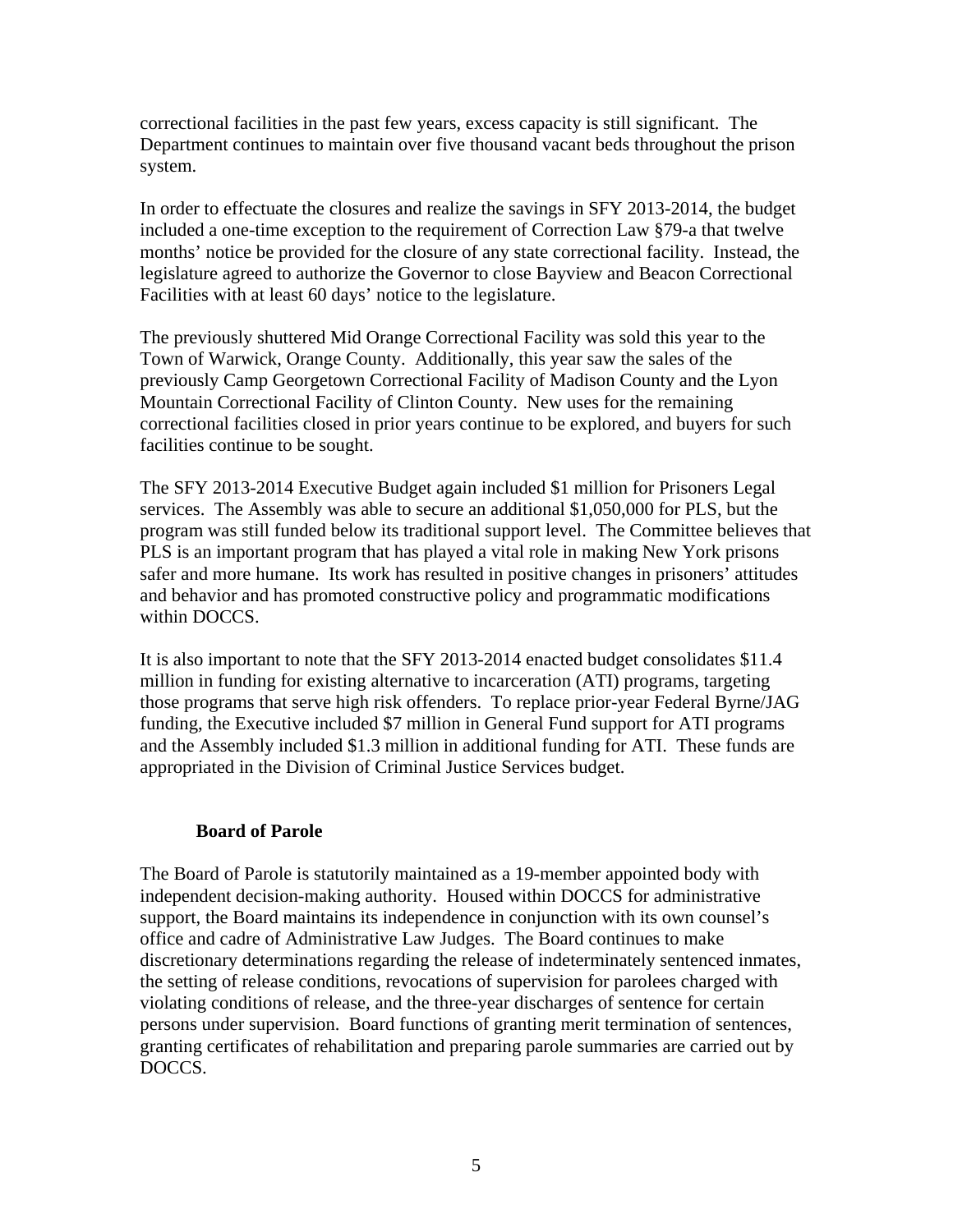This year Chairwoman Andrea Evans left the Board of Parole to join the DOCCS central office staff and a new chair, Tina Stanford, was appointed in June 2013, along with three new Board members, bringing the total number of commissioners up to fourteen. Among those currently serving commissioners, four were reappointed for an additional term.

Funding for the Board of Parole is separately appropriated and may not be decreased by interchange with any other appropriation in the DOCCS budget in order to ensure adequate funding to perform its mission with the required independence. The SFY 2013- 2014 Board of Parole budget is \$6,086,000.

# **Community Supervision**

The DOCCS budget allocation for supervision of persons released to the community in SFY 2013-2014 is \$140,278,000, a decrease of \$28 million from the prior year. Community supervision is entirely separate from the Board of Parole budget, since community supervision is no longer a function of the Board following the merger with DOCCS.

Community supervision staff members oversee approximately 36,500 people on parole and post-release supervision out of seven regional offices around the state. Currently 55% of the individuals on community supervision live in the five boroughs of New York City, 7% are on Long Island and 38% are Upstate. Many of the ex-offenders have high educational and vocational needs, a history of substance abuse and problems maintaining stable housing and income. The Correction Committee recognizes the importance of supportive reentry services and continues to advocate for increased funding and diversity of programming to help people coming out of prison successfully reintegrate into the community.

# **B. Local Correctional Agencies**

The DOCCS budget continues to include \$200,000 in aid to localities funding for local correctional facilities for reimbursement to counties for housing "state-ready" inmates. "State-ready" inmates are persons who have been sentenced to state prison and are being held in a county jail awaiting transport. The reimbursement for "state-ready" inmates was basically eliminated in the SFY 2009-10 Budget but the state is still liable to reimburse counties up to \$100 per day for each "state-ready" inmate that is not transferred to state prison within 10 days of the locality notifying DOCCS that the inmate is ready for transport.

# **C. Office of Probation and Correctional Alternatives**

The SFY 2011-12 Budget restructured certain appropriations so that formerly separate programs within the Division of Criminal Justice Services (DCJS) such as the Office of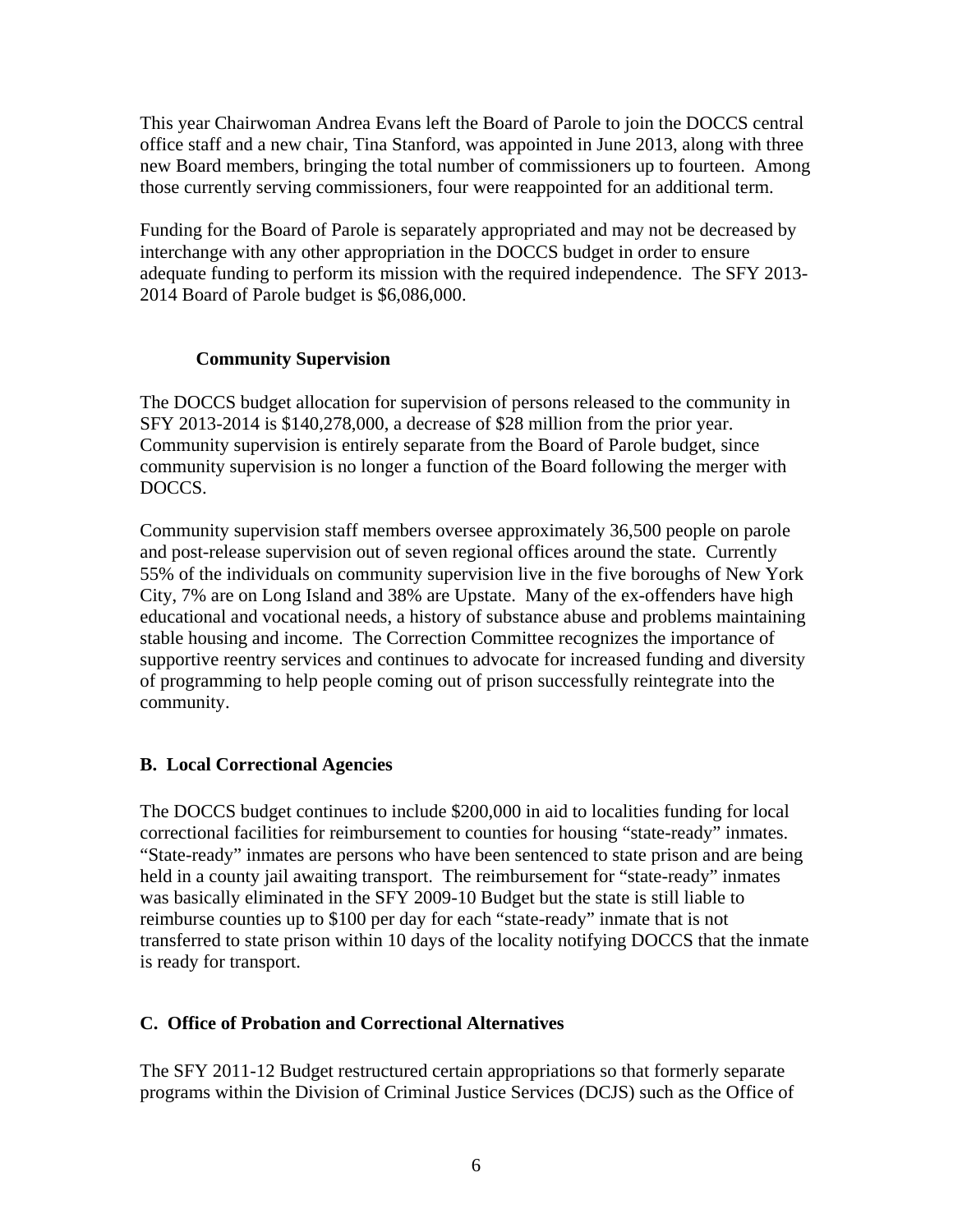Probation and Correctional Alternatives (OPCA), among other appropriations, have been consolidated. The new program structure of DCJS now consists of the Administration, Crime Prevention and Reduction Strategies and separate programs for each of the newly merged agencies.

Thus, the appropriation for OPCA is unspecified within the Executive Budget and contained within a larger \$76.6 million appropriation for DCJS Crime Prevention and Reduction Strategies Program appropriation covering additional programs for organizations and services such as Aid to Prosecution, Crime Labs, and Drug Diversion, among others. \$44.9 million of the total DCJS appropriation is budgeted for the operation of the OPCA.

The DCJS budget includes \$31 million for aid to local probation departments and additional federal funds are also directed to help offset probation aid cuts. It should be noted that state aid to local probation departments represents only a small percentage (less than 20%) of the actual costs of these services.

### **D. State Commission of Correction**

The State Commission of Correction is responsible for the regulation and oversight of all correctional facilities in New York State. This responsibility encompasses 58 state correctional facilities, 62 county jails and the New York City correctional system comprising 18 facilities and 200 police lockup facilities, and five secure centers operated by the Office of Children and Family Services. The Commission's budget for SFY 2013- 2014 is \$2.915 million.

In 2012, the last year for which data is available, the Commission's Citizen Policy and Complaint Review Council reviewed 2,421 individual letters of complaints concerning state and local inmates and handled 1,495 grievances. The Commission's Forensic Medical Unit fully investigated 22 inmate deaths and conducted an abbreviated investigation of 17 additional deaths. Of the 161 inmate deaths in state and local facilities in 2012, 24 were suicides, 4 were from HIV/AIDS, and 5 were homicides. Fourteen of the reported suicides were in DOCCS facilities. Of the homicides, 2 were in DOCCS facilities, 2 in county jails and 1 in a New York City Department of Correction facility.

# **IV. COMMITTEE ACCOMPLISHMENTS**

# **A. Significant Legislation Advanced by the Correction Committee in 2013**

The Correction Committee advanced the following legislation that was signed into law in 2013.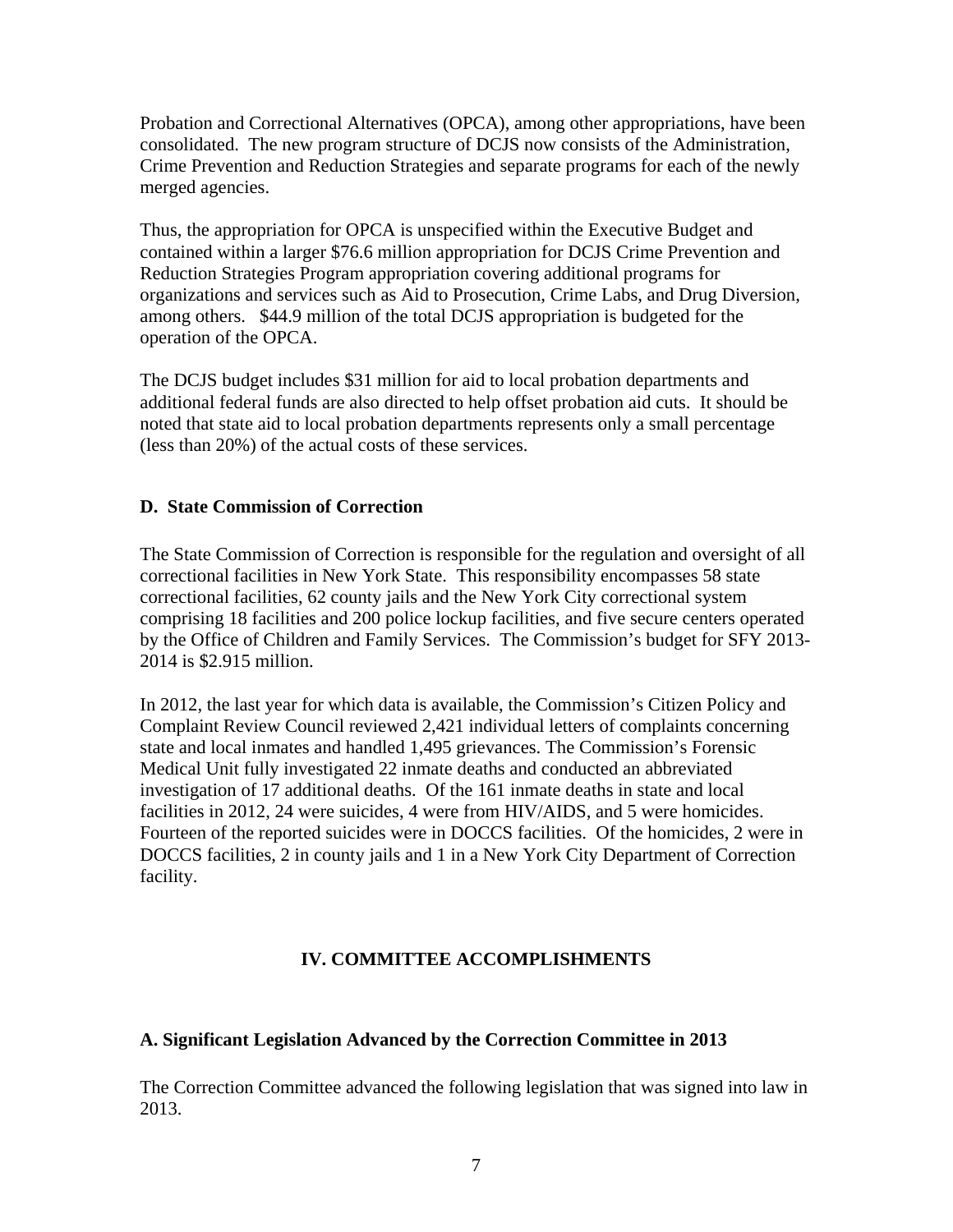# *Protecting Victims of Domestic Violence (A.7690, chapter 368 of the Laws of 2013)*

Protects victims by enabling certain employees of state prisons access to the database of open warrants and orders of protection.

# *Ensuring Medical Care for Incarcerated Juveniles (A.5008B, chapter 437 of the Laws of 2013)*

Provides that where no parent or guardian is available that a court's commitment order shall constitute consent to routine medical, dental and mental health care.

# *Extending The Interstate Compact for Juveniles (A.4105, Chapter 335 of the Laws of 2013)*

Extends New York's participation in the Interstate Compact for Juveniles (ICJ) which governs the interstate management, monitoring, and supervision of juvenile delinquents and provides for the return of non-adjudicated juveniles who have run away from home to another state.

*Relates to Substitute Jail Designations (A.7695, Chapter 133 of the Laws of 2013)*  Facilitates the substitution of a designated jail when requested of the State Commission on Correction.

*Legislative Visits to Correctional Facilities (A.7385, Chapter 234 of the Laws of 2013)*  Authorizes certain personnel to accompany legislators on visits to state correctional facilities.

# *Relates to the Powers of the Chairman of the Board of Parole (A.7970, Chapter 135 of the Laws of 2013)*

Clarifies that the Chairman of the Board of Parole is responsible for the day to day administrative functions and operations of the Board of Parole.

In addition, the Assembly passed the following correction-related bills:

### *Relates to Establishing Terms of Probation Sentences and Pre-Sentence Reports (A.4582, Passed Assembly and Passed Senate)*

Authorizes judicial discretion in certain cases where judges order sentences of probationary supervision to determine the length of such supervision in consideration of the individual's prior criminal history; degree of culpability and risk level they pose to public safety. Specifically, this legislation provides the court with the discretion to impose a probation term of three, four or five years for certain felonies, a probation term of two or three years for a class A misdemeanor other than a sexual assault, and a probation term of two or three years for an unclassified misdemeanor, for which the authorized sentence of imprisonment is greater than three months. Additionally no longer requires a presentence report in New York City for persons receiving an agreed upon sentence of less than one year.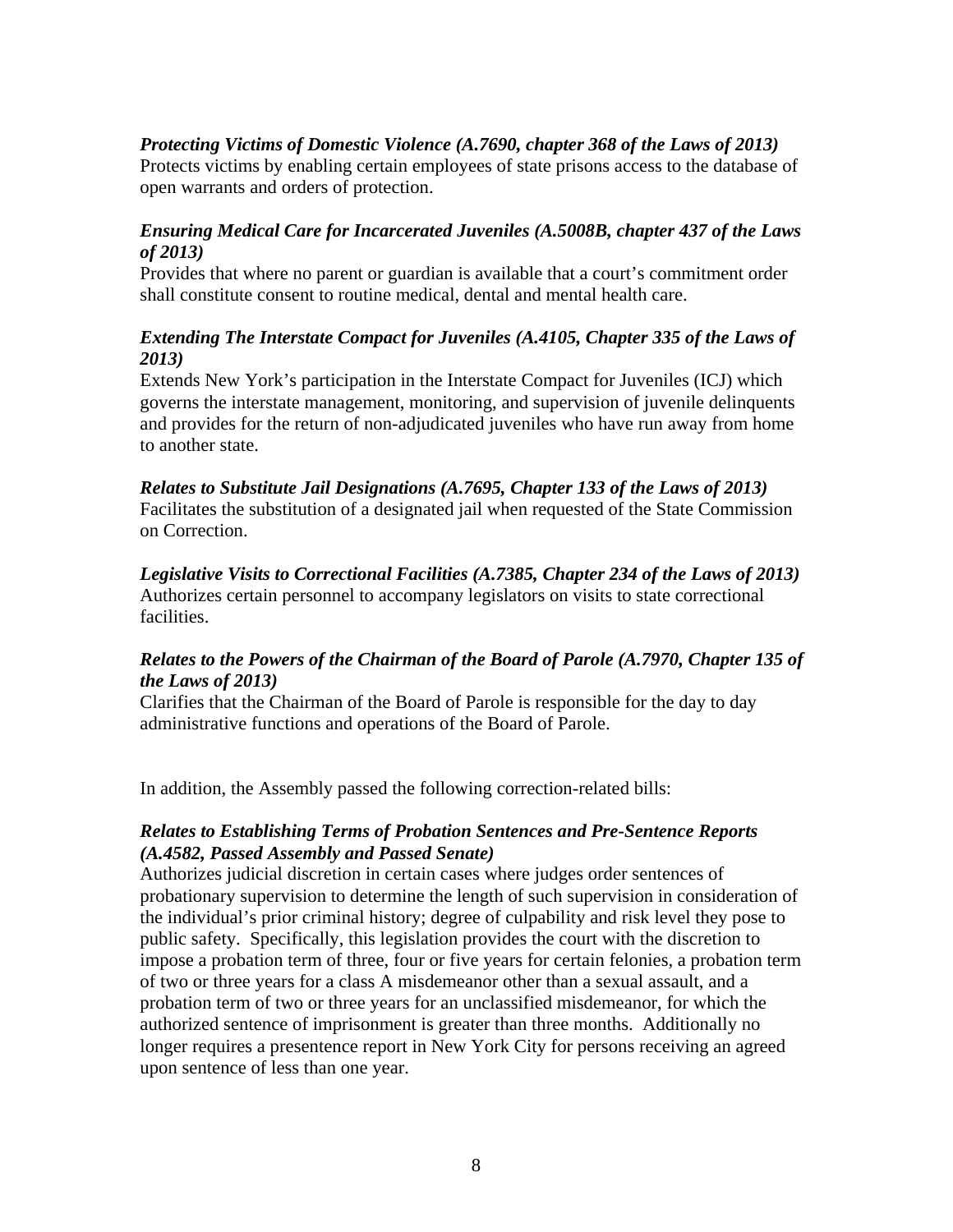# *Certificates of Relief (A.2204, Passed Assembly)*

Requires the court, as well as the Department of Corrections and Community Supervision, to issue a Certificate of Relief when it is satisfied that the necessary requirements are met in order to help promote successful reentry and reintegration.

# *Preventing HIV (A.3496, Passed Assembly)*

Requires the Department of Corrections and Community Supervision to provide information to inmates upon their release about the availability of free HIV testing, counseling and treatment in the community to which they are being released.

### *Provides inmates an opportunity to obtain a GED (A.4106, Passed Assembly)*

Requires DOCS to establish academic programs to prepare all inmates to complete the General Equivalency Diploma (GED) and provides inmates with an opportunity to complete a GED before release on parole, conditional release, post release supervision or presumptive release.

# *Authority to Hold Mentally Ill Inmates in Psychiatric Center (A.4583, Passed Assembly)*

Authorizes the Central New York Psychiatric Center to continue to provide appropriate treatment to inmates transferred to the Center due to a mental health emergency after the emergency has been resolved. Current law requires inmates to be returned to prison where they often decompensate.

### *Prohibiting Employment Discrimination (A.4589A, Passed Assembly)*

Prohibits employers, creditors and licensing agencies from acting adversely against a person whose criminal charges have been adjourned in contemplation of dismissal.

### *Availability of Visitation Rules for Correctional Facilities on the Internet (A.4606, Passed Assembly)*

Requires the Department of Corrections and Community Supervision to make available on their website the individual rules and restrictions relating to visitation for each of its sixty correctional facilities.

## *Relates to the Definition of "Direct Relationship" for the Purposes of Article 23-A of the Correction Law regarding certain Licenses and Employment (A.4887, Passed the Assembly)*

Changes the definition of "direct relationship" to require a substantial connection between the specific job duties or license sought and the nature of the criminal conviction in order to deny employment to such person on the basis of unreasonable risk to property or public safety**.** 

# **B. New Chairperson of the Committee**

This year the Committee welcomed a new chairperson, Assemblymember Daniel O'Donnell from Assembly District 69 on Manhattan's Upper West Side. The Committee's long-time Chair, Assemblymember Jeffrion L. Aubry, left the Committee to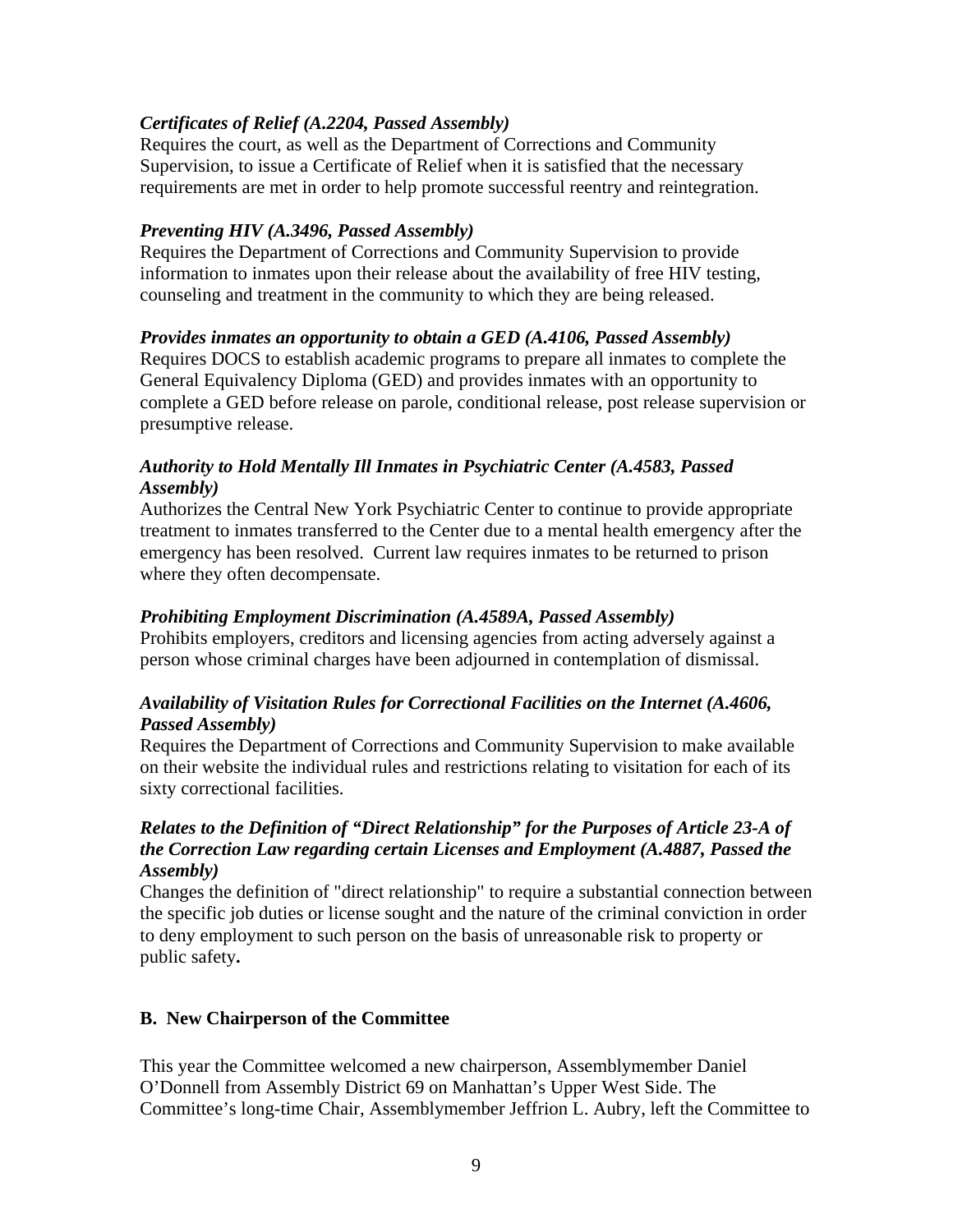become Speaker Pro Tempore of the Assembly. Assemblymember O'Donnell was appointed to chair the Committee in January, and has been actively visiting correctional facilities since that time, meeting with superintendents and prisoners in each of the twelve facilities he has toured thus far. Before joining the Assembly in 2002, Assemblymember O'Donnell was a public defender for seven years and then opened his own public interest law firm on the Upper West Side, focusing his community work on tenants' issues and civil rights litigation. His broad legal experience and long-standing interest in criminal justice issues makes him an excellent chair for the Committee.

# **C. Public Hearing**

### **Board of Parole**

On December  $4<sup>th</sup>$ , the Correction Committee held a public hearing focusing on the processes used by the Board of Parole in determining whether or not a parole applicant should be released from prison. The purpose of the hearing was to examine the current practices of the Board and DOCCS during the parole process and to determine what changes, if any, are necessary to ensure that inmates who do not pose a public safety risk are released from prison in a timely and rational fashion. Specifically, the committee requested testimony on 1) the use of risk and needs assessment instruments in the parole decision process, 2) the role of offender rehabilitation counselors in supplying information to the Board, 3) the effect of the use of videoconferencing on the parole interview process, 4) how the commissioners balance the statutory requirements to arrive at individual decisions and 5) what changes, if any, might improve the Board's ability to identify inmates who are suitable for parole release.

The committee heard testimony from the Board of Parole Chairwoman, the Acting Commissioner of DOCCS, former parole commissioners, union leaders, prisoner family members, academics, advocates and people who have been released to parole in the past.

### **D. Prison Tours**

The new Committee Chair, Assemblymember Daniel O'Donnell, visited a number of prisons this year in order to gain familiarity with the correctional system and its challenges. He visited 12 state prisons and one jail in 2013: Bedford, Coxsackie, Eastern, Fishkill, Great Meadow, Hudson, Shawangunk, Sing Sing, Sullivan, Taconic, Washington, Woodbourne and Riker's Island. At the state correctional facilities, Chairperson O'Donnell met with the superintendent, staff and members of the Inmate Liaison Committee and/or other inmate associations. During 2014, the Committee members plan to tour more facilities throughout the State, as well as local correctional facilities, and attend several parole board interviews.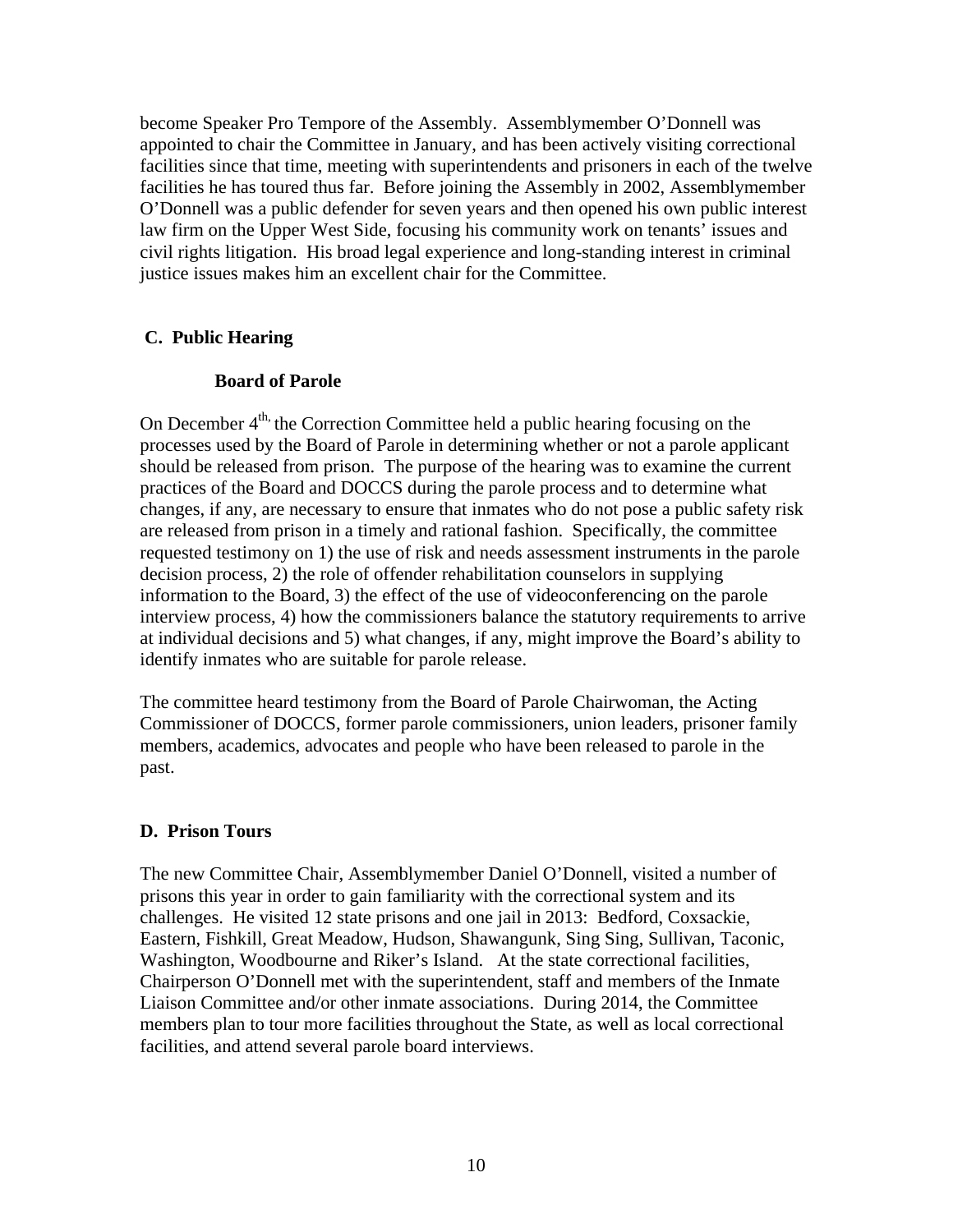#### **E. Fulton Correctional Facility**

In the 2012 session, the Assembly passed a bill (A.10643, Aubry) to transfer the former Fulton Correctional Facility in the Bronx to the Osborne Association. This bill was ultimately enacted as part of the SFY 2013-2014 Budget conveying Fulton to the Osborne Association for use in providing reform and rehabilitation programs, victim services, alternatives to incarceration and reentry services and related community activities to individuals in conflict with the law. It is estimated that the transfer of this shuttered facility will save the state \$215,000 per year in maintenance and security expenses. More importantly, much of the Bronx is a high crime area, so the services provided will be essential to the community. The Osborne Association has an excellent track record of providing such services in New York, managing large tangible assets, and has demonstrated fund-raising ability to support such a program. The conveyance permits an exciting opportunity for the Osborne Association to provide services to parolees leaving prison to head home to the Bronx.

### **V. ISSUES TO BE ADDRESSED IN 2014**

#### **A. Higher Education in Prison**

Studies have consistently found that the higher the level of education attained, the more likely a former inmate will be to obtain gainful and stable employment, and the less likely he or she will be to engage in future criminal activity. However, in 1994, federal tuition assistance in the form of Pell Grants for individuals incarcerated in federal and state correctional facilities was terminated with the enactment of the Violent Crime Control and Law Enforcement Act. Then in 1995, New York prohibited inmates from accessing state funds through the Tuition Assistance Program (TAP) for post-secondary education. Most college programs operating in prisons throughout the state shut down after TAP was discontinued. In the last fifteen years, several new privately-funded college programs have been opened in state correctional facilities, but they still reach only a fraction of the inmate population compared to programs prior to 1995.

The benefits of post-secondary correctional education are clear. Several years ago, the New York State Commission on Sentencing Reform reported that post-secondary correctional education programs have been shown to reduce recidivism by up to 40%. The Commission recommended that more post-secondary educational opportunities be made available to inmates. One program in Wyoming County, the Consortium of the Niagara Frontier, calculates that it has saved the state over \$13,000,000 in the last ten years because of the reduced recidivism of its students. Another program, Hudson Links, has never had a graduate recidivate. The Bard Prison Initiative reports that while nearly 40 per cent of inmates statewide return to prison within three years for a new crime or a parole technical violation, only 4 per cent of students who have spent any time in the Bard College program return to prison within three years.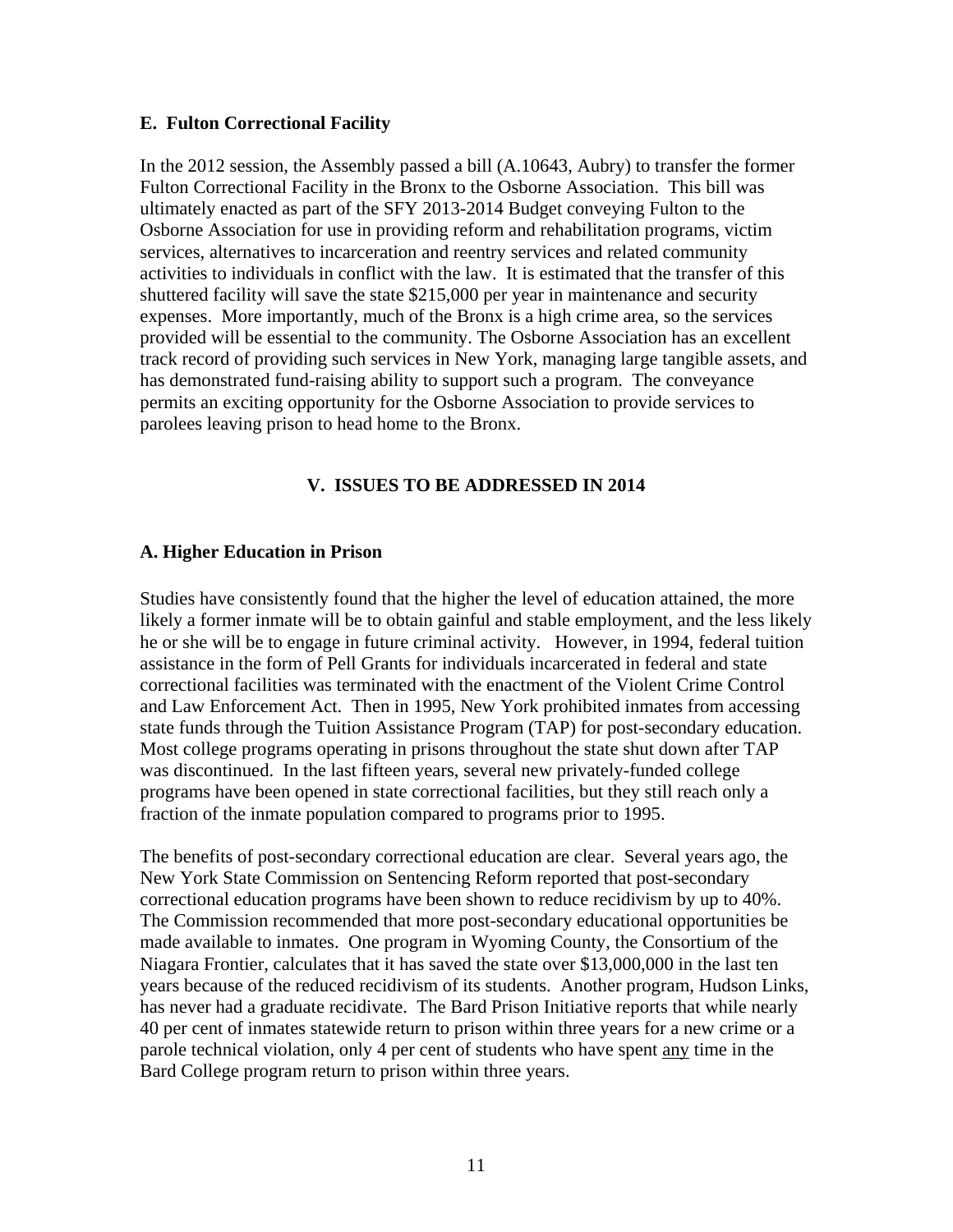Despite the benefits of post-secondary correctional education programs, only a relatively small number of programs currently operate in the New York state prisons, funded mostly through private sources, federal grants for youth offenders or small legislative initiative grants. Identifying resources (both private and public) to expand postsecondary education in prison is challenging. The Correction Committee will continue to seek public money for the support of these vital programs.

For the last few years the Correction Committee advanced a bill (A.4109 of 2013, Aubry) to establish a commission on post-secondary correctional education to examine, evaluate, and make recommendations concerning the availability, effectiveness and need for expansion of post-secondary education in the New York state prison system. In 2014, the Committee will also consider new legislation to prohibit discrimination against people with criminal histories in admission to New York's colleges and universities.

### **B. Solitary Confinement for Adolescents**

New York is one of two states that prosecute 16- and 17-year olds as adults in criminal court. As a result, we have over 2,300 young offenders under the age of 21 in our state prison system. Research has shown that people of that age do not have fully mature brains and use different neurological pathways for decision-making than older people. In spite of this, young offenders in our correctional facilities are subject to the same kinds of prolonged disciplinary sanctions as adults in the system.

At any given moment there are approximately 4,500 New York state prisoners, or 8% of the prison population, being housed in segregated disciplinary units, known as Special Housing Units (SHU). Inmates in those units are locked into their cells 23 hours a day, with one hour of recreation time. Out-of-cell recreation is usually spent alone in a bare outdoor cage. Inmates in SHU are denied commissary privileges, phone calls, most personal property and most programming, including educational programming. They have restricted visitation privileges or may lose visitation privileges and are unable to attend religious services. In some cases, a restricted diet may be given as punishment for misbehavior when an inmate has SHU time until his or her maximum expiration date or when the inmate is being punished for food-related misconduct. There is no limit to the amount of SHU time an inmate may receive as a sanction for misbehavior in New York prisons; the average length of stay in SHU in New York is approximately five months, however some inmates may be in SHU for several years. According to an investigation by the New York Civil Liberties Union, only about 16% of the inmates in SHU are placed there for incidents involving assaults or weapons, so the majority of inmates in SHU are there for non-violent misbehavior and drug use.

Heavy reliance on solitary confinement is not only a problem on the state level. In March 2012, the Commissioner of the New York City Department of Correction testified at a city council budget hearing that the use of solitary confinement had increased 44% at Riker's Island over the previous two years. While the over-use of solitary confinement is being reexamined and questioned in much of the rest of the country, with resulting policy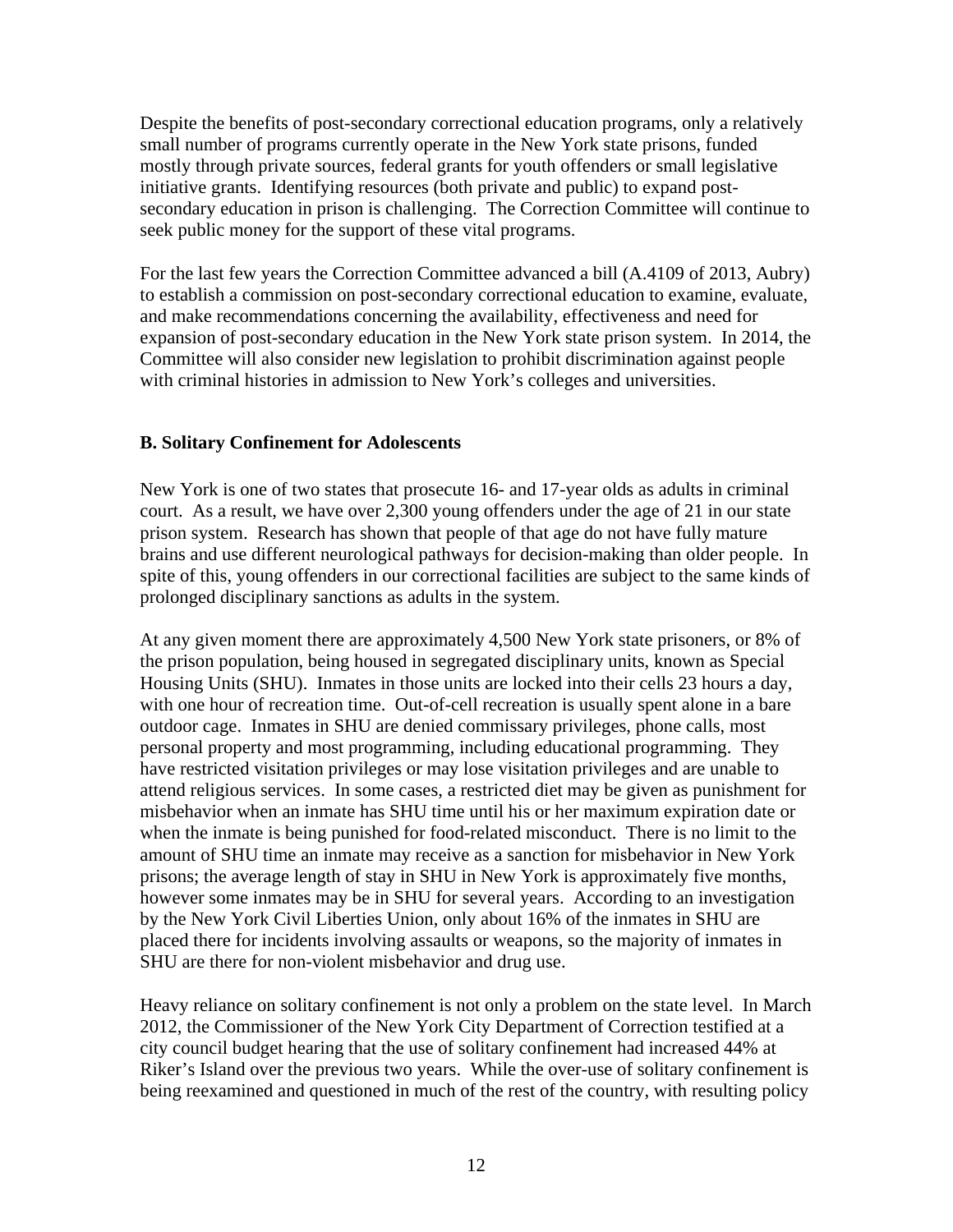changes in states as diverse as Maine, North Carolina, Wisconsin, Mississippi and Colorado, New York seems to be increasing its reliance on such confinement. An October 2013 report by the New York City Board of Correction stated that 27% of the 16-, 17- and 18-year olds at Riker's Island were in punitive segregation and that 71% of all inmates in punitive segregation were mentally ill.

In September 2012, DOCCS began an internal review of its SHU policies, and plans to produce a list of recommendations as to changes needed in placements and lengths of stay in SHU. In December 2012, the New York Civil Liberties Union filed suit in federal court to challenge the constitutionality of the state's SHU practices and policies. The Committee on Correction will continue to explore the use of solitary confinement and consider recommendations on limiting SHU time for both juveniles and adults in New York State jails and prisons. However, the evidence for keeping adolescents out of solitary confinement entirely is particularly compelling since inactivity and isolation exact a great emotional and physical toll on teenagers. In 2014, the Committee will consider legislation banning solitary confinement for prisoners under the age of 21 in both jails and prisons.

### **C. Parole**

Records show that since 1985 more than half a million people have been released from New York state prisons. Today we have fewer than 37,000 individuals on community supervision and 53,000 individuals in state prison, an approximately 26% decrease in the prison population since 1999. The declining population of people in custody and on community supervision indicates that most parolees successfully re-integrate back into the community. Only 8% percent of parolees return to incarceration within three years of their release for a new offense. Viewed in terms of total statewide arrests, parolees represent less than 5% of all felony arrests and just 2.5% of all misdemeanor arrests per year statewide.

Given the importance of a successful parole system, we must ensure that we do everything we can to support DOCCS and the Board of Parole in its reentry mission. The Committee regularly consults with professionals, academics, law enforcement experts, advocates and the public to evaluate whether the practices and procedures in place today for both DOCCS and the Board of Parole are fair and effective, and to make recommendations to improve future outcomes. This year the Committee's public hearing focused on the parole process in order to gather information on what changes, if any, should be made to the parole statutes. The Committee will once again consider legislation to promote safe parole practices and will introduce bills to permit increased parole release of inmates posing little risk to public safety.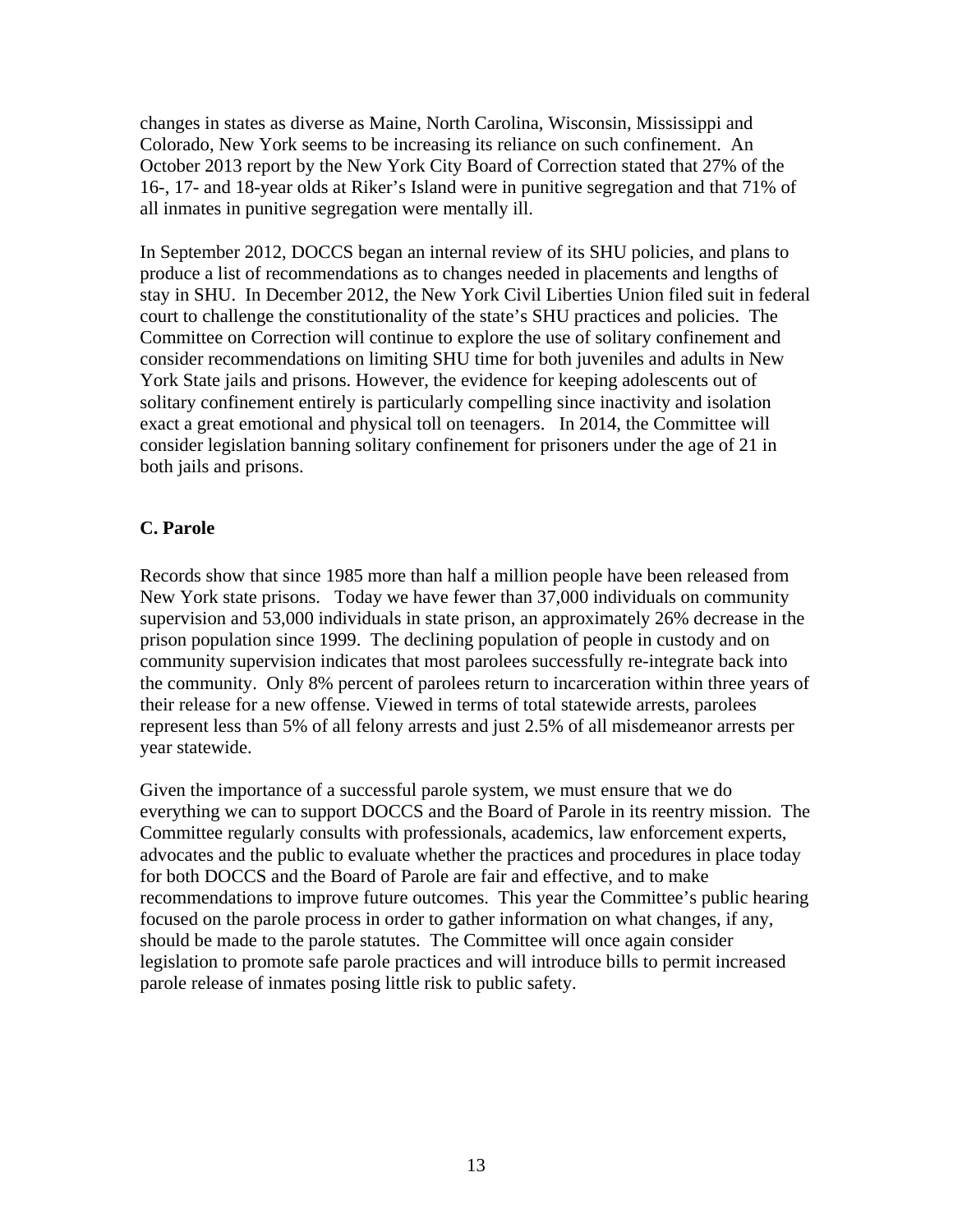### **D. Expungement of Criminal Records**

Thousands of New Yorkers currently must deal with the stigma associated with having a criminal record for the rest of their lives as they seek employment and housing and strive to become productive members of society - even after they have fully paid their debts to society and, in many cases, lived law-abiding lives for many years after completion of their sentences. New York State has long been a leader in providing fair employment opportunities for qualified individuals with criminal histories for the sensible reason that people with criminal records who are able to earn a living are much more likely to lead productive lives and much less likely to return to crime. Recognizing the wisdom of assisting qualified individuals who do not pose a threat to public safety to obtain employment and housing, New York enacted a conditional sealing provision for certain drug offenders as part of the 2009 Rockefeller Reform legislation. Expansion of this legislation is necessary to allow more people who have completed appropriate treatment and/or remained crime-free an opportunity to rebuild their lives without the stigma of a criminal record.

### **E. Collateral Consequences of Criminal Convictions**

Legal disabilities and state or local policies can operate as barriers to re-entry after incarceration is long over. While such disabilities tend to be added piecemeal to statutes and regulations, the overall effect can be to stymie efforts by ex-offenders to find housing or jobs or to continue education and training programs. In 2010 the National Conference of Commissioners on Uniform State Laws recommended that all states enact their Uniform Collateral Consequences of Conviction Act. In 2006, the New York State Bar Association's report "Re-entry and Reintegration: The Road to Public Safety" made a number of specific recommendations for New York legislative reforms aimed at decreasing the collateral consequences of incarceration, including streamlining the process for ex-offenders to obtain a Certificate of Relief from Disabilities or a Certificate of Good Conduct and expanding Article 23-A of the Correction Law to prevent discrimination against persons with a criminal record who pose no threat to public safety. This year the Committee will consider bills to help law-abiding formerly incarcerated people stabilize their lives by eliminating or reducing barriers to education, employment, housing and public benefits.